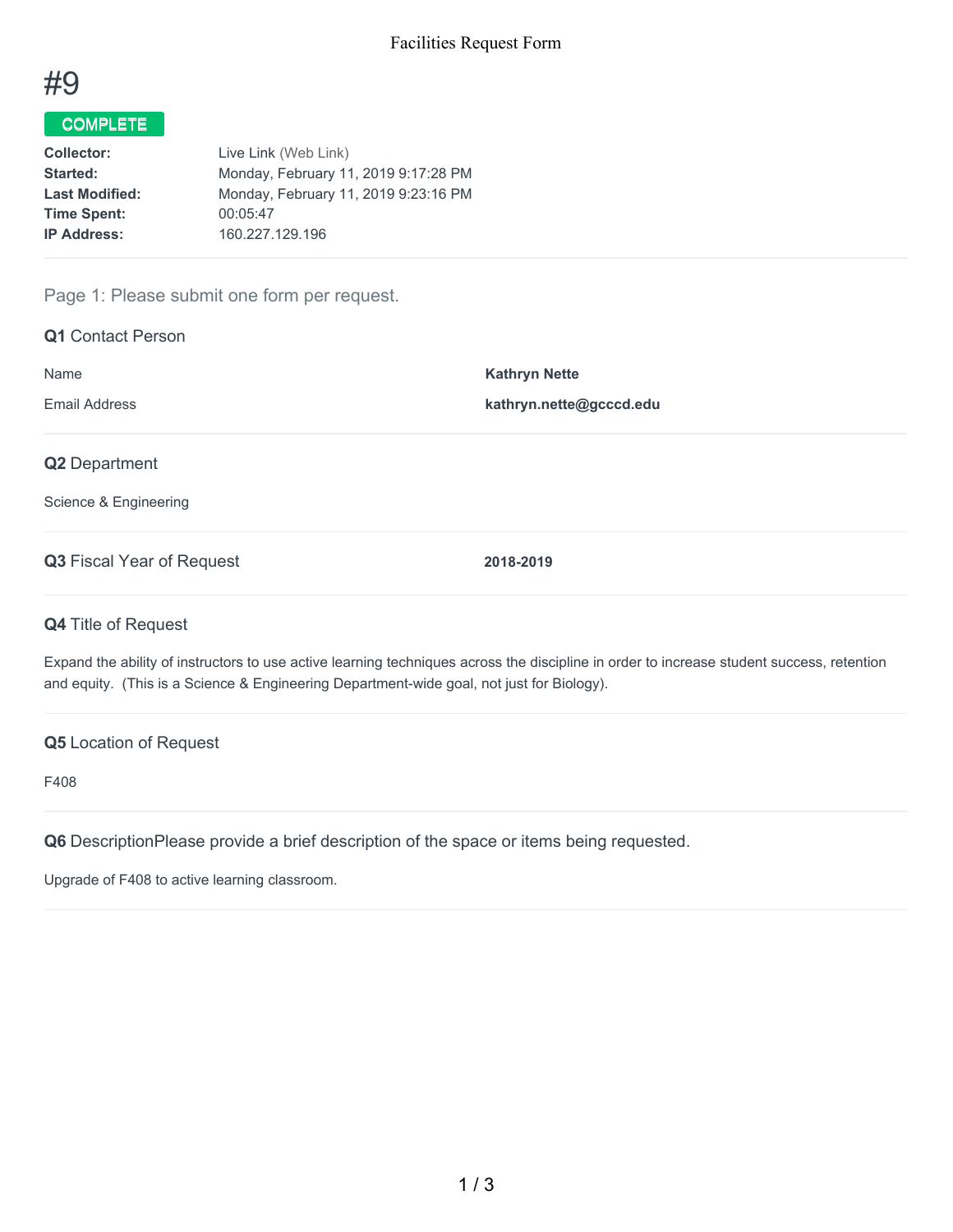### Facilities Request Form

**Q7** Please provide the justification for the request, discussing the following: How will the request (and associated program review goal) support the College's mission and strategic priorities? Does the request address any health, safety, or security issues? Ir so, please describe them. What do program or service area data indicate with regard to growth in increased demand for services? How will the request advance the continuous quality improvement of the department or work area?

Much broad-based research in STEM (and other disciplines) has shown that active-learning is the most effective type of learning for students. A meta-analysis of 225 research papers and published in the Proceedings of the National Academy of Sciences (PNAS) in 2014, provided documentation that "active learning leads to increased performance that would raise average grades by half a letter grade, and that failure rates under traditional lecturing increase by 55% over the rates observed under active learning." https://www.pnas.org/content/pnas/111/23/8410.full.pdf. Unfortunately, the majority of classrooms at Cuyamaca are set up to support old-style "lecture" based instruction, rather than active learning. Although some see the use of "clicker" style delivery systems within programs such as PowerPoint as adequate for active learning, the active learning process requires much more student interaction than that provide by a simple clicker-type system.

The HSI-STEM grant provided funding to set up a single active learning classroom to support working being done for the grant. A room was set up that provided furniture that allows students to work in groups of 2-8 students, and also provided technology that facilities interactions among students. Instructors are very happy with the classroom, even though we are currently still getting all of the technology operational since the room was not completed on the planned schedule. However, it is already apparent that the new room layout has many advantages over its previous one where there was little ability for students to interact, and little ability for the instructor to move around the room to interact with the students. Many instructors are already asking for the ability to teach in this room, and it has already become obvious that we are only going to be able to put a small fraction of the number of classes we have in biology and chemistry into that room. Knowing that the research shows the benefit of active learning, and having been told by administrators at Cuyamaca that is will likely be many years before the F building is rebuilt, it is time that we start to modify at least some of the classrooms to an active learning mode.

We are suggesting that F408 be modified. As it is, this room is an absolutely terrible learning environment. Students constantly complain about the desks, not being able to see things written on the board, and there is a complete inability for the instructor to walk around the room, and to have students do any group work. This would increase our ability to move to active learning based curriculum and would be expected to have a significant increase on student success in STEM.

Should we end up with a new building anytime soon, all of this furniture and equipment could easily be removed and reinstalled in the new building.

**Q8** What is the estimated one-time cost of the request?

| 61115                             |                                         |
|-----------------------------------|-----------------------------------------|
| Page 2                            |                                         |
| Q9 Contact Person                 | <b>Respondent skipped this question</b> |
| Q10 Department                    | <b>Respondent skipped this question</b> |
| <b>Q11 Fiscal Year of Request</b> | <b>Respondent skipped this question</b> |